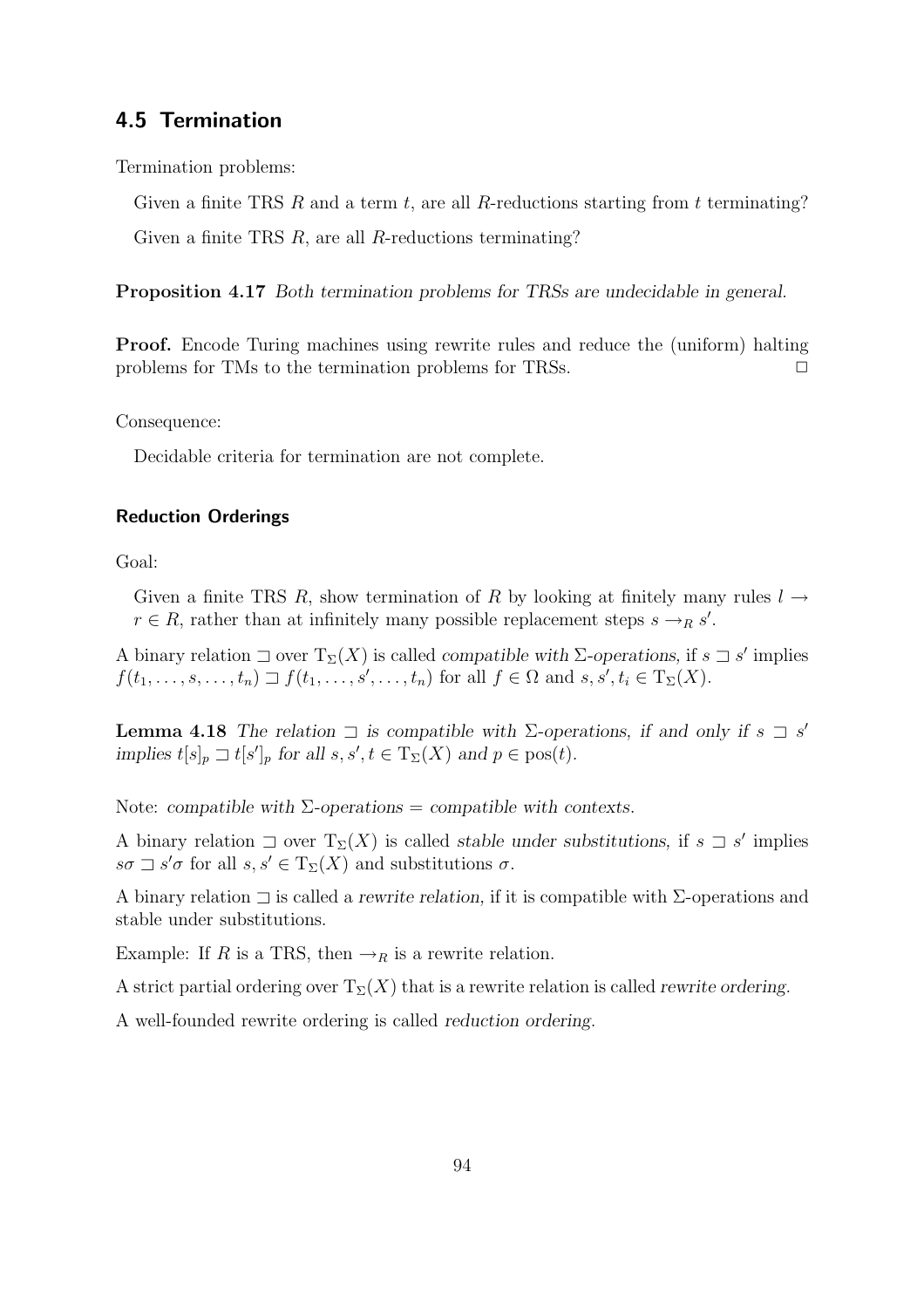**Theorem 4.19** *A TRS R terminates if and only if there exists a reduction ordering*  $\succ$ *such that*  $l > r$  *for every rule*  $l \rightarrow r \in R$ *.* 

**Proof.** "if":  $s \to_R s'$  if and only if  $s = t[l\sigma]_p$ ,  $s' = t[r\sigma]_p$ . If  $l \succ r$ , then  $l\sigma \succ r\sigma$  and therefore  $t[l\sigma]_p \succ t[r\sigma]_p$ . This implies  $\rightarrow_R \subseteq \succ$ . Since  $\succ$  is a well-founded ordering,  $\rightarrow_R$ is terminating.

"only if": Define  $\succ = \to_{R}^+$ . If  $\to_R$  is terminating, then  $\succ$  is a reduction ordering.  $\Box$ 

## Two Different Scenarios

Depending on the application, the TRS whose termination we want to show can be

- (i) fixed and known in advance, or
- (ii) evolving (e.g., generated by some saturation process).

Methods for case (ii) are also usable for case (i). Many methods for case (i) are not usable for case (ii).

We will first consider case (ii); additional techniques for case (i) will be considered later.

#### The Interpretation Method

*Proving termination by interpretation:*

Let A be a  $\Sigma$ -algebra; let  $\succ$  be a well-founded strict partial ordering on its universe.

Define the ordering  $\succ_{\mathcal{A}}$  over  $T_{\Sigma}(X)$  by  $s \succ_{\mathcal{A}} t$  iff  $\mathcal{A}(\beta)(s) \succ \mathcal{A}(\beta)(t)$  for all assignments  $\beta: X \to U_{\mathcal{A}}$ .

Is  $\succ_A$  a reduction ordering?

**Lemma 4.20**  $\succ_{\mathcal{A}}$  *is stable under substitutions.* 

**Proof.** Let  $s \succ_A s'$ , that is,  $\mathcal{A}(\beta)(s) \succ \mathcal{A}(\beta)(s')$  for all assignments  $\beta : X \to U_A$ . Let σ be a substitution. We have to show that  $\mathcal{A}(\gamma)(s\sigma) \succ \mathcal{A}(\gamma)(s'\sigma)$  for all assignments  $\gamma: X \to U_A$ . Choose  $\beta = \gamma \circ \sigma$ , then by the substitution lemma,  $\mathcal{A}(\gamma)(s\sigma) = \mathcal{A}(\beta)(s)$  $\mathcal{A}(\beta)(s') = \mathcal{A}(\gamma)(s'\sigma)$ . Therefore  $s\sigma \succ_{\mathcal{A}} s$  $\sigma$ .  $\Box$ 

A function  $f: U_A^n \to U_A$  is called *monotone* (with respect to  $\succ$ ), if  $a \succ a'$  implies  $f(b_1, ..., a, ..., b_n) > f(b_1, ..., a', ..., b_n)$  for all  $a, a', b_i \in U_A$ .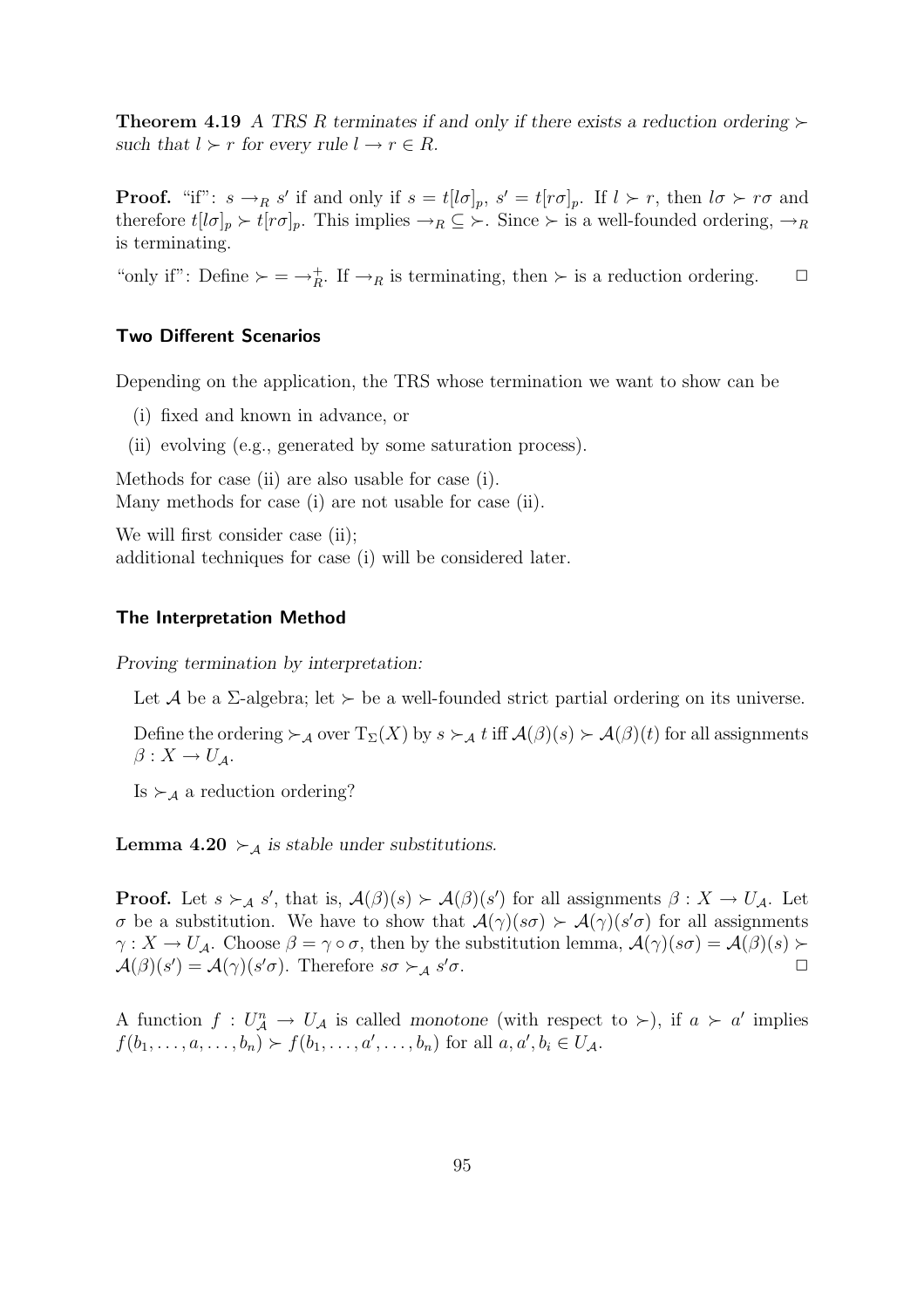**Lemma 4.21** If the interpretation  $f_A$  of every function symbol f is monotone w. r. t.  $\succ$ , *then*  $\succ_{\mathcal{A}}$  *is compatible with* Σ-operations.

**Proof.** Let  $s > s'$ , that is,  $\mathcal{A}(\beta)(s) > \mathcal{A}(\beta)(s')$  for all  $\beta : X \to U_{\mathcal{A}}$ . Let  $\beta : X \to U_{\mathcal{A}}$  be an arbitrary assignment. Then

$$
\mathcal{A}(\beta)(f(t_1,\ldots,s,\ldots,t_n)) = f_{\mathcal{A}}(\mathcal{A}(\beta)(t_1),\ldots,\mathcal{A}(\beta)(s),\ldots,\mathcal{A}(\beta)(t_n)) \n\succ f_{\mathcal{A}}(\mathcal{A}(\beta)(t_1),\ldots,\mathcal{A}(\beta)(s'),\ldots,\mathcal{A}(\beta)(t_n)) \n= \mathcal{A}(\beta)(f(t_1,\ldots,s',\ldots,t_n))
$$

Therefore  $f(t_1, \ldots, s, \ldots, t_n) \succ_{\mathcal{A}} f(t_1, \ldots, s', \ldots, t_n)$ .

**Theorem 4.22** If the interpretation  $f_A$  of every function symbol f is monotone w. r. t.  $\succ$ , *then*  $\succ_{\mathcal{A}}$  *is a reduction ordering.* 

**Proof.** By the previous two lemmas,  $\succ_A$  is a rewrite relation. If there were an infinite chain  $s_1 \succ_A s_2 \succ_A \ldots$ , then it would correspond to an infinite chain  $\mathcal{A}(\beta)(s_1)$  $\mathcal{A}(\beta)(s_2) \succ \ldots$  (with  $\beta$  chosen arbitrarily). Thus  $\succ_{\mathcal{A}}$  is well-founded. Irreflexivity and transitivity are proved similarly.  $\Box$ 

#### Polynomial Orderings

*Polynomial orderings:*

Instance of the interpretation method:

The carrier set  $U_A$  is N or some subset of N.

To every function symbol f with arity n we associate a polynomial  $P_f(X_1, \ldots, X_n) \in$  $\mathbb{N}[X_1,\ldots,X_n]$  with coefficients in N and indeterminates  $X_1,\ldots,X_n$ . Then we define  $f_{\mathcal{A}}(a_1, ..., a_n) = P_f(a_1, ..., a_n)$  for  $a_i \in U_{\mathcal{A}}$ .

Requirement 1:

If  $a_1, \ldots, a_n \in U_A$ , then  $f_A(a_1, \ldots, a_n) \in U_A$ . (Otherwise, A would not be a  $\Sigma$ algebra.)

Requirement 2:

 $f_{\mathcal{A}}$  must be monotone (w. r. t. ≻).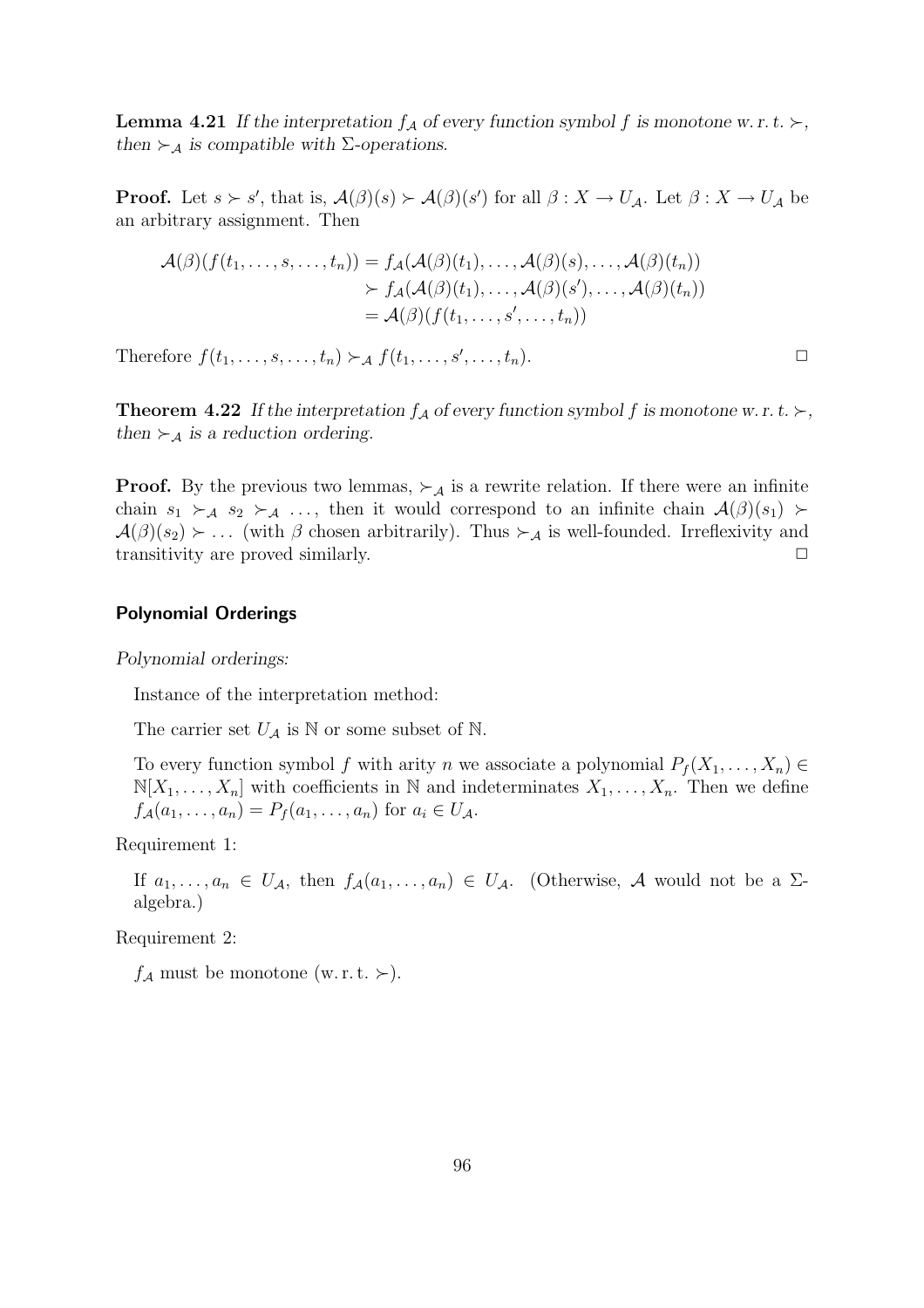From now on:

 $U_A = \{ n \in \mathbb{N} \mid n \geq 1 \}.$ 

If arity( $f$ ) = 0, then  $P_f$  is a constant  $\geq 1$ .

If arity(f) =  $n \geq 1$ , then  $P_f$  is a polynomial  $P(X_1, \ldots, X_n)$ , such that every  $X_i$  occurs in some monomial with exponent at least 1 and non-zero coefficient.

 $\Rightarrow$  Requirements 1 and 2 are satisfied.

The mapping from function symbols to polynomials can be extended to terms: A term t containing the variables  $x_1, \ldots, x_n$  yields a polynomial  $P_t$  with indeterminates  $X_1, \ldots, X_n$  (where  $X_i$  corresponds to  $\beta(x_i)$ ).

Example:

 $\Omega = \{b/0, f/1, g/3\}$  $P_b = 3$ ,  $P_f(X_1) = X_1^2$ ,  $P_g(X_1, X_2, X_3) = X_1 + X_2 X_3$ . Let  $t = q(f(b), f(x), y)$ , then  $P_t(X, Y) = 9 + X^2Y$ .

If P, Q are polynomials in  $\mathbb{N}[X_1, \ldots, X_n]$ , we write  $P > Q$  if  $P(a_1, \ldots, a_n) > Q(a_1, \ldots, a_n)$ for all  $a_1, \ldots, a_n \in U_A$ .

Clearly,  $l > A r$  iff  $P_l > P_r$  iff  $P_l - P_r > 0$ .

Question: Can we check  $P_l - P_r > 0$  automatically?

*Hilbert's 10th Problem:*

Given a polynomial  $P \in \mathbb{Z}[X_1,\ldots,X_n]$  with integer coefficients, is  $P = 0$  for some n-tuple of natural numbers?

Theorem 4.23 *Hilbert's 10th Problem is undecidable.*

Proposition 4.24 *Given a polynomial interpretation and two terms* l*,* r*, it is undecidable whether*  $P_l > P_r$ *.* 

**Proof.** By reduction of Hilbert's 10th Problem. □

One easy case:

If we restrict to linear polynomials, deciding whether  $P_l - P_r > 0$  is trivial:

 $\sum k_i a_i + k > 0$  for all  $a_1, \ldots, a_n \ge 1$  if and only if  $k_i \geq 0$  for all  $i \in \{1, \ldots, n\},$ and  $\sum k_i + k > 0$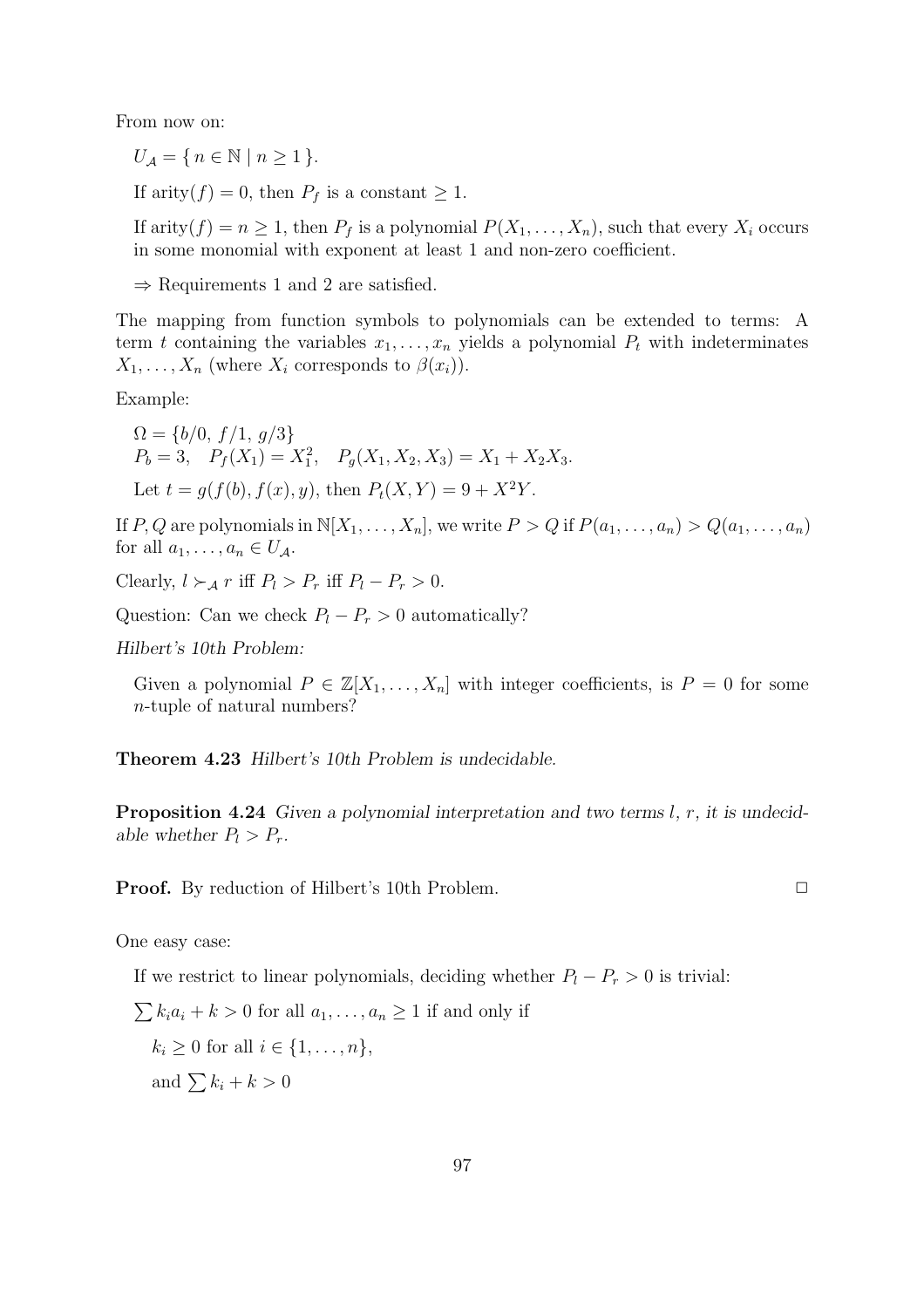Another possible solution:

Test whether  $P_l(a_1,\ldots,a_n) > P_r(a_1,\ldots,a_n)$  for all  $a_1,\ldots,a_n \in \{x \in \mathbb{R} \mid x \geq 1\}$ .

This is decidable (but hard). Since  $U_A \subseteq \{x \in \mathbb{R} \mid x \geq 1\}$ , it implies  $P_l > P_r$ .

Alternatively:

Use fast overapproximations.

## Simplification Orderings

The *proper subterm ordering* ⊳ is defined by  $s \geq t$  if and only if  $s/p = t$  for some position  $p \neq \varepsilon$  of s.

A rewrite ordering  $\succ$  over  $T_{\Sigma}(X)$  is called *simplification ordering*, if it has the *subterm property:*  $s \triangleright t$  implies  $s \succ t$  for all  $s, t \in T_{\Sigma}(X)$ .

Example:

Let  $R_{\text{emb}}$  be the rewrite system  $R_{\text{emb}} = \{f(x_1, \ldots, x_n) \to x_i \mid f \in \Omega, 1 \le i \le n = 1\}$  $arity(f)$ .

Define  $\triangleright_{\text{emb}} = \rightarrow_{R_{\text{emb}}}^{+}$  and  $\succeq_{\text{emb}} = \rightarrow_{R_{\text{emb}}}^{*}$  ("homeomorphic embedding relation").

 $\triangleright_{\text{emb}}$  is a simplification ordering.

**Lemma 4.25** *If* ≻ *is a simplification ordering, then*  $s \geq_{\text{emb}} t$  *implies*  $s \geq t$  *and*  $s \geq_{\text{emb}} t$ *implies*  $s \succeq t$ *.* 

**Proof.** Since  $\succ$  is transitive and  $\succeq$  is transitive and reflexive, it suffices to show that  $s \to_{R_{\text{emb}}} t$  implies  $s \succ t$ . By definition,  $s \to_{R_{\text{emb}}} t$  if and only if  $s = s[\sigma]$  and  $t = s[r\sigma]$ for some rule  $l \to r \in R_{\text{emb}}$ . Obviously,  $l \triangleright r$  for all rules in  $R_{\text{emb}}$ , hence  $l \succ r$ . Since  $\succ$ is a rewrite relation,  $s = s[l\sigma] \succ s[r\sigma] = t$ .

#### Goal:

Show that every simplification ordering is well-founded (and therefore a reduction ordering).

Note: This works only for *finite* signatures!

To fix this for infinite signatures, the definition of simplification orderings and the definition of embedding have to be modified.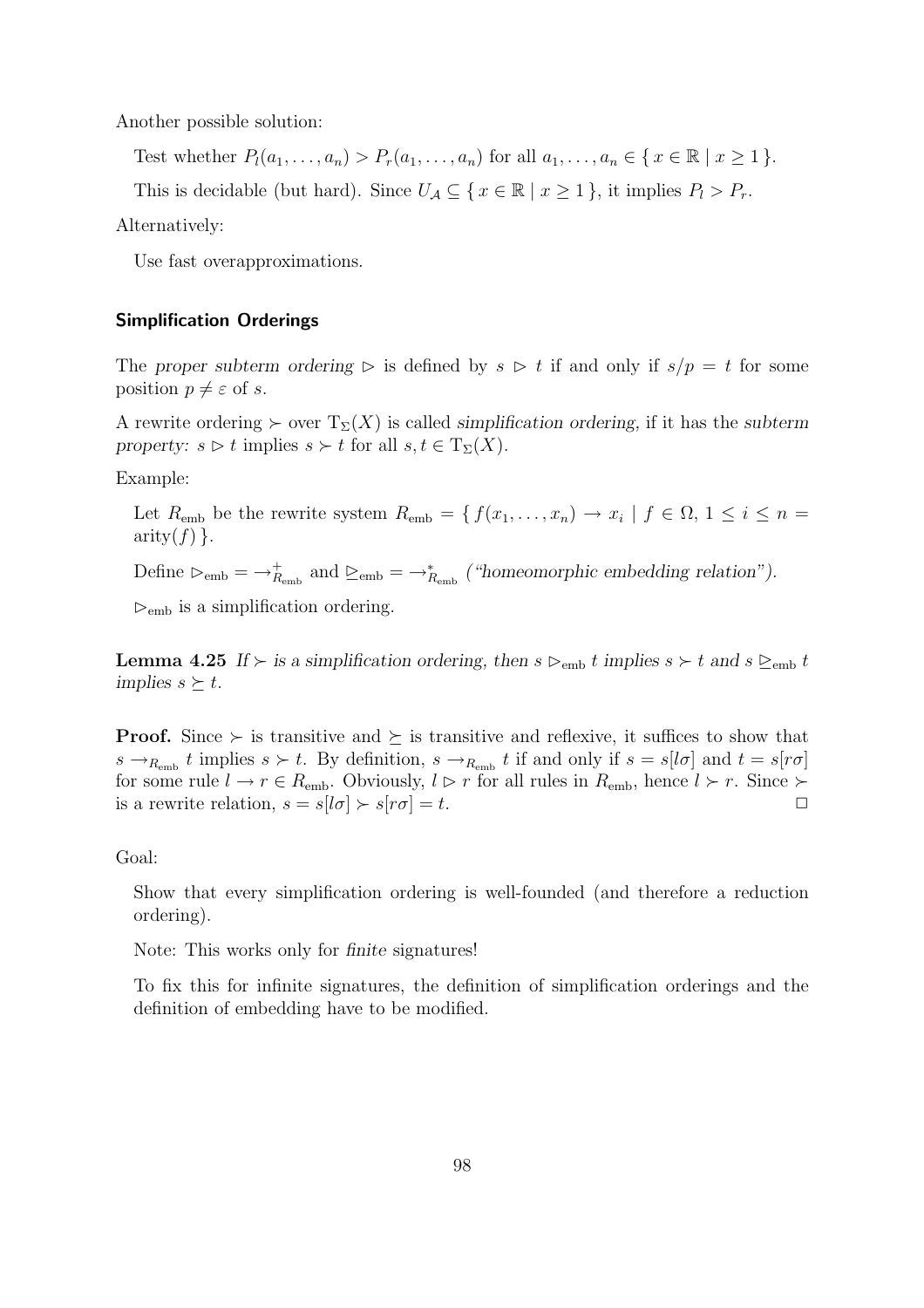Theorem 4.26 ("Kruskal's Theorem") *Let* Σ *be a finite signature, let* X *be a finite set of variables. Then for every infinite sequence*  $t_1, t_2, t_3, \ldots$  *there are indices*  $j > i$  *such* that  $t_j \geq_{emb} t_i$ . ( $\geq_{emb}$  *is called a* well-partial-ordering (wpo).)

**Proof.** See Baader and Nipkow, page 113–115. □

Theorem 4.27 (Dershowitz) *If* Σ *is a finite signature, then every simplification ordering*  $\succ$  *on*  $T_{\Sigma}(X)$  *is well-founded (and therefore a reduction ordering).* 

**Proof.** Suppose that  $t_1 \succ t_2 \succ t_3 \succ \ldots$  is an infinite descending chain.

First assume that there is an  $x \in \text{var}(t_{i+1}) \setminus \text{var}(t_i)$ . Let  $\sigma = \{x \mapsto t_i\}$ , then  $t_{i+1}\sigma \trianglerighteq$  $x\sigma = t_i$  and therefore  $t_i = t_i\sigma \succ t_{i+1}\sigma \succeq t_i$ , contradicting reflexivity.

Consequently,  $var(t_i) \supseteq var(t_{i+1})$  and  $t_i \in T_{\Sigma}(V)$  for all i, where V is the finite set var $(t_1)$ . By Kruskal's Theorem, there are  $i < j$  with  $t_i \leq_{\text{emb}} t_j$ . Hence  $t_i \leq t_j$ , contradicting  $t_i \succ t_j$ . . ✷

There are reduction orderings that are not simplification orderings and terminating TRSs that are not contained in any simplification ordering.

Example:

Let  $R = \{f(f(x)) \rightarrow f(g(f(x)))\}.$ 

R terminates and  $\rightarrow_R^+$  is therefore a reduction ordering.

Assume that  $\rightarrow_R$  were contained in a simplification ordering ≻. Then  $f(f(x)) \rightarrow_R$  $f(g(f(x)))$  implies  $f(f(x)) > f(g(f(x)))$ , and  $f(g(f(x))) \geq_{\text{emb}} f(f(x))$  implies  $f(g(f(x))) \geq$  $f(f(x))$ , hence  $f(f(x)) > f(f(x))$ .

### Path Orderings

Let  $\Sigma = (\Omega, \Pi)$  be a finite signature, let  $\succ$  be a strict partial ordering *("precedence")* on Ω.

The *lexicographic path ordering* ≻<sub>lpo</sub> on  $T_{\Sigma}(X)$  induced by ≻ is defined by:  $s \succ_{\text{lpo}} t$ iff

- (1)  $t \in \text{var}(s)$  and  $t \neq s$ , or
- (2)  $s = f(s_1, \ldots, s_m)$ ,  $t = q(t_1, \ldots, t_n)$ , and
	- (a)  $s_i \succeq_{\text{lpo}} t$  for some i, or
	- (b)  $f \succ g$  and  $s \succ_{\text{lpo}} t_j$  for all j, or
	- (c)  $f = g, s \succ_{\text{lpo}} t_j \text{ for all } j, \text{ and } (s_1, \ldots, s_m) \; (\succ_{\text{lpo}})_{\text{lex}} (t_1, \ldots, t_n).$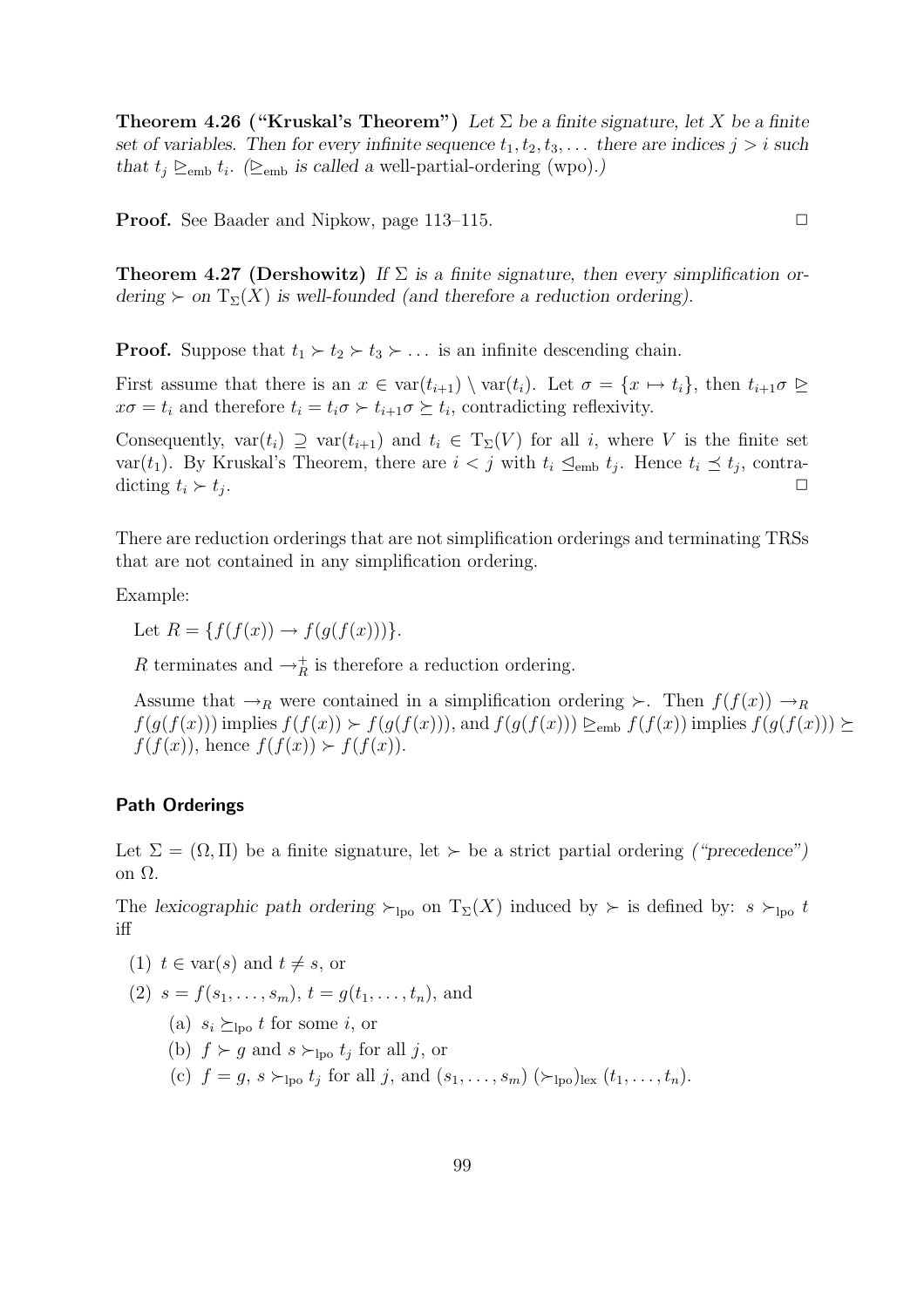**Lemma 4.28** s ≻<sub>lpo</sub> t implies var(s)  $\supseteq$  var(t).

**Proof.** By induction on  $|s| + |t|$  and case analysis.  $\Box$ 

**Theorem 4.29**  $\succ_{\text{loo}}$  *is a simplification ordering on*  $T_{\Sigma}(X)$ *.* 

**Proof.** Show transitivity, subterm property, stability under substitutions, compatibility with  $\Sigma$ -operations, and irreflexivity, usually by induction on the sum of the term sizes and case analysis. Details: Baader and Nipkow, page  $119/120$ .  $\Box$ 

**Theorem 4.30** If the precedence ≻ is total, then the lexicographic path ordering  $\succ_{\text{loo}}$ *is total on ground terms, i.e., for all*  $s, t \in T_{\Sigma}(\emptyset)$ *:*  $s \succ_{\text{loo}} t \vee t \succ_{\text{loo}} s \vee s = t$ .

**Proof.** By induction on  $|s| + |t|$  and case analysis.

Recapitulation:

Let  $\Sigma = (\Omega, \Pi)$  be a finite signature, let  $\succ$  be a strict partial ordering *("precedence")* on Ω. The *lexicographic path ordering* ≻<sub>lpo</sub> on  $T_Σ(X)$  induced by ≻ is defined by:  $s$  ≻<sub>lpo</sub> t iff

- (1)  $t \in \text{var}(s)$  and  $t \neq s$ , or
- (2)  $s = f(s_1, \ldots, s_m)$ ,  $t = q(t_1, \ldots, t_n)$ , and
	- (a)  $s_i \succeq_{\text{loo}} t$  for some i, or
	- (b)  $f \succ g$  and  $s \succ_{\text{lpo}} t_j$  for all j, or
	- (c)  $f = g, s \succ_{\text{Ipo}} t_j$  for all j, and  $(s_1, \ldots, s_m)$   $(\succ_{\text{Ipo}})_{\text{lex}} (t_1, \ldots, t_n)$ .

There are several possibilities to compare subterms in  $(2)(c)$ :

- compare list of subterms lexicographically left-to-right (*"lexicographic path ordering (lpo)*", Kamin and Lévy)
- compare list of subterms lexicographically right-to-left (or according to some permutation  $\pi$ )
- compare multiset of subterms using the multiset extension (*"multiset path ordering (mpo)",* Dershowitz)
- to each function symbol f with arity $(n) > 1$  associate a status  $\in \{mul\} \cup \{lex_{\pi} \mid$  $\pi : \{1, \ldots, n\} \rightarrow \{1, \ldots, n\}$  and compare according to that status (*"recursive path ordering (rpo) with status"*)